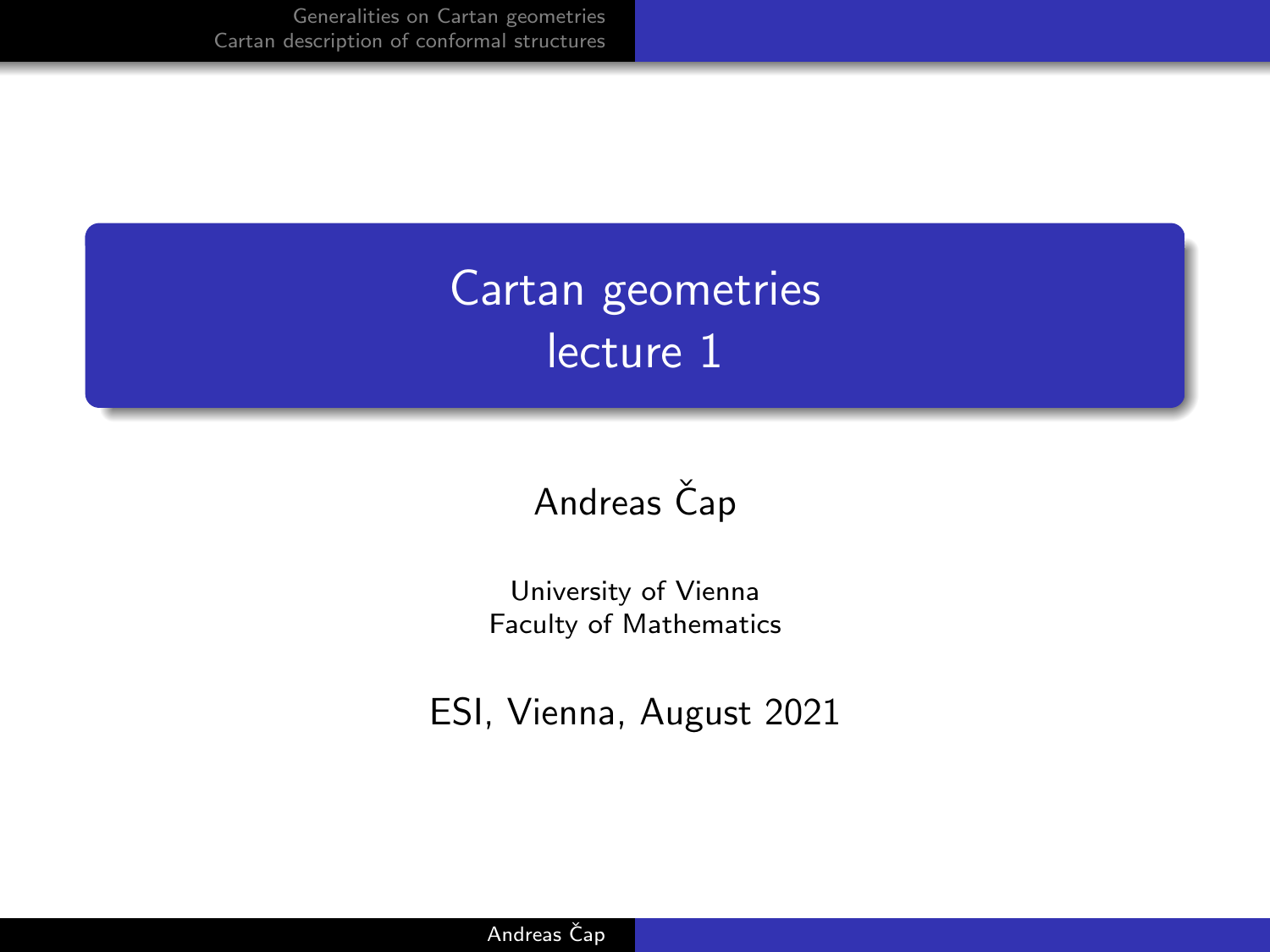- **•** This is the first in a series of two lectures on Cartan geometries.
- I will start with the general motivation for the notion of a Cartan geometry, a family of basic examples to get a feeling for the concept, and some general features of Cartan geometries.
- The focus of the lecture will lie on the Cartan description of conformal structures which brings in an important aspect of "higher order".
- I will also discuss the relation to other descriptions of conformal structures (tractors, ambient metric and Poincaré metric) and to conformal compactness.
- Families of more general Cartan geometries and several general tools for Cartan geometries will be discussed in the second lecture.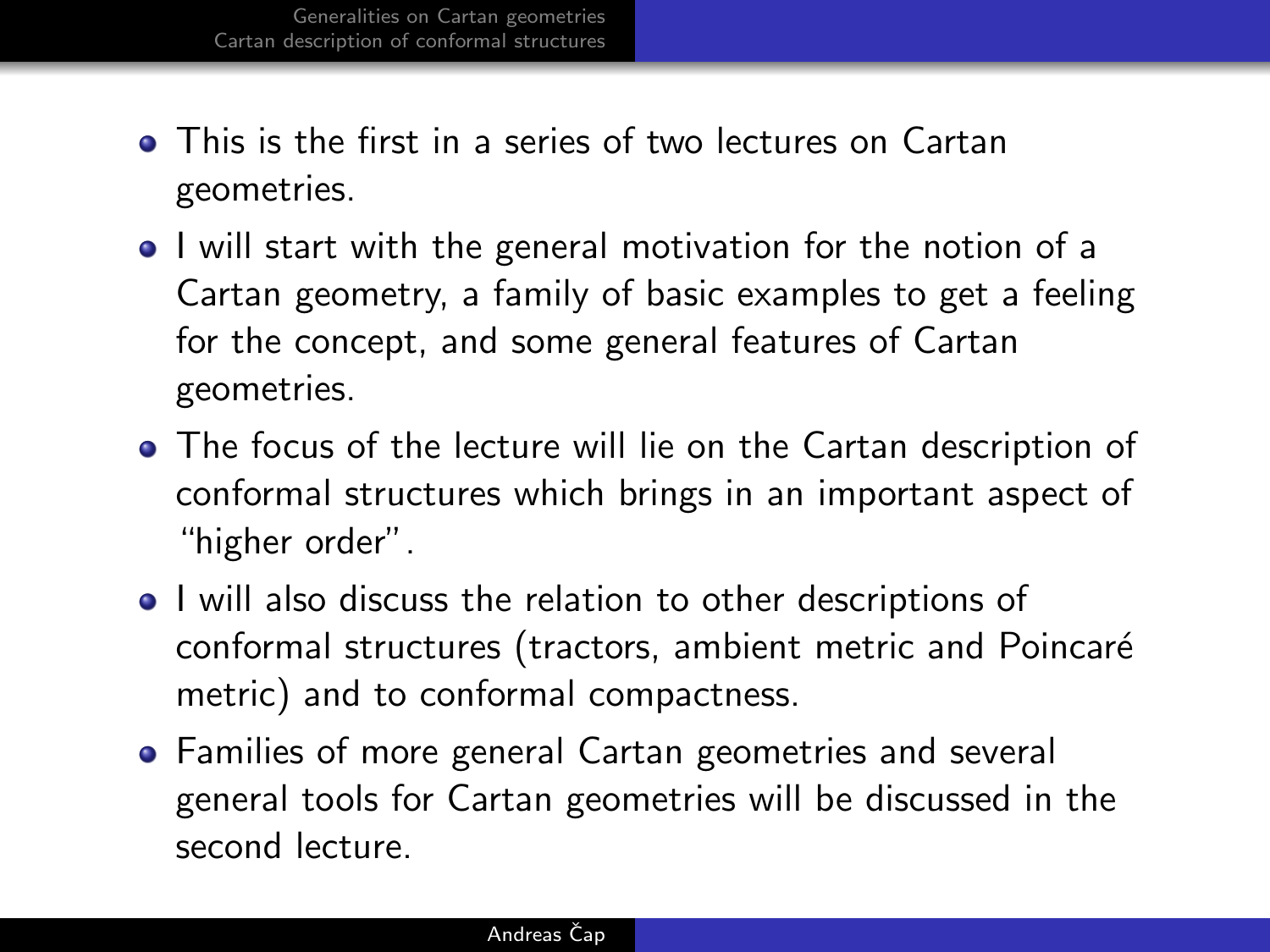[Generalities on Cartan geometries](#page-3-0) [Cartan description of conformal structures](#page-8-0)





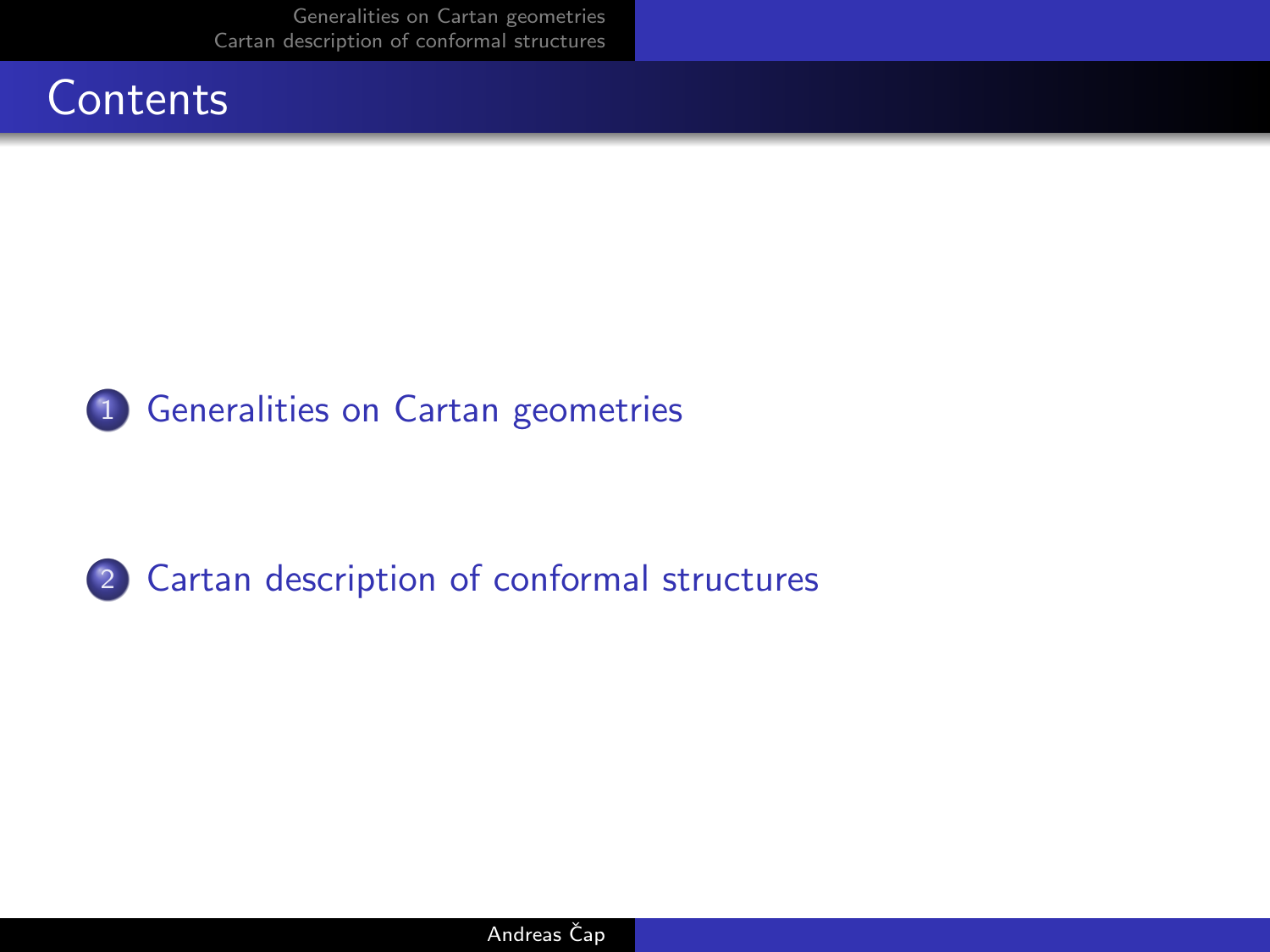- <span id="page-3-0"></span>**• Basic principle**: Describe manifolds endowed with appropriate geometric structures as "curved analogs" of a "homogeneous model"  $G/H$ .
- So one starts with a model structure on  $G/H$ , whose automorphisms are exactly the left actions of elements of G.
- The motivation for Cartan's definition then is the following.
- $p : G \rightarrow G/H$  is an H-principal bundle that carries the left Maurer-Cartan form  $\omega \in \Omega^1(G, \mathfrak{g})$ , where  $\mathfrak{g} = \mathsf{Lie}(G).$
- The left actions of elements of G are exactly the diffeomorphisms of  $G/H$  that admit an H-equivariant lift  $\Phi : G \to G$  such that  $\Phi^* \omega = \omega$ .
- Observe that  $d\omega(\xi, \eta) + [\omega(\xi), \omega(\eta)] = 0$  by the Maurer-Cartan equation.

The definition of a Cartan geometry and of its curvature is simply an abstract version of this.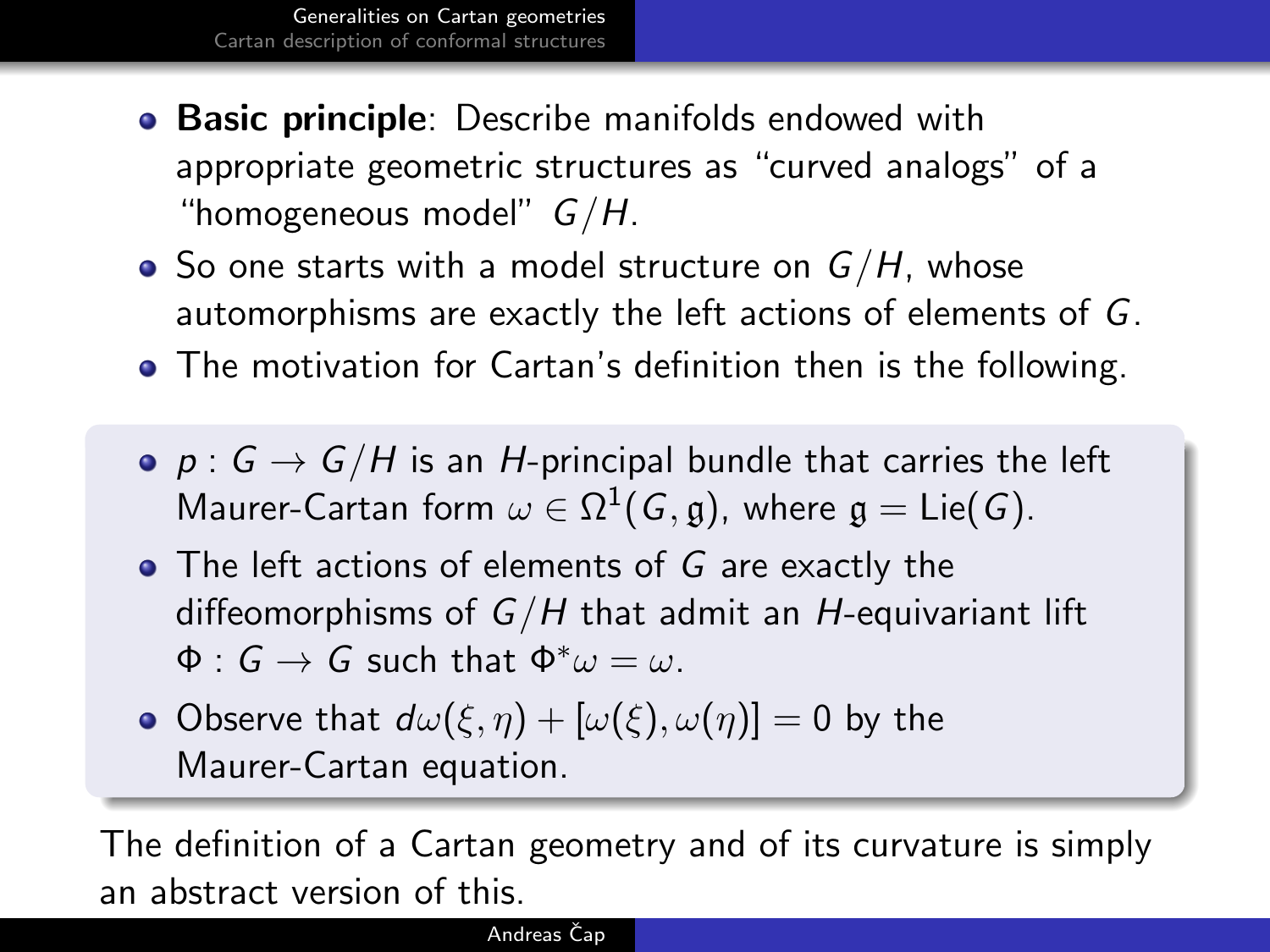#### **Definition**

(1) A Cartan geometry of type  $(G, H)$  on a smooth manifold M is given by a principal H-bundle  $p: G \to M$  and a Cartan connection  $\omega \in \Omega^1(\mathcal{G},\mathfrak{g}),$  i.e.

e each  $\omega(u)$ :  $T_u G \rightarrow \mathfrak{g}$  is a linear isomorphism

• 
$$
(r^h)^*\omega = Ad(h)^{-1} \circ \omega
$$
 for all  $h \in H$  (equivariantly)

 $\omega(\zeta_X) = X$  for all  $X \in \mathfrak{h} \subset \mathfrak{g}$  (fundamental fields)

(2) The *curvature K*  $\in$  Ω<sup>2</sup>( $\mathcal{G}, \mathfrak{g}$ ) of the geometry ( $\mathcal{G}, \omega$ ) is defined by  $K(\xi, \eta) = d\omega(\xi, \eta) + [\omega(\xi), \omega(\eta)].$ 

- Such geometries exist only for dim( $M$ ) = dim( $G/H$ ).
- There is an obvious notion of morphisms, and morphisms induce local diffeomorphisms between the base spaces.
- The curvature of a Cartan geometry vanishes identically if and only if it is locally isomorphic to its *homogeneous model*  $G/H$ .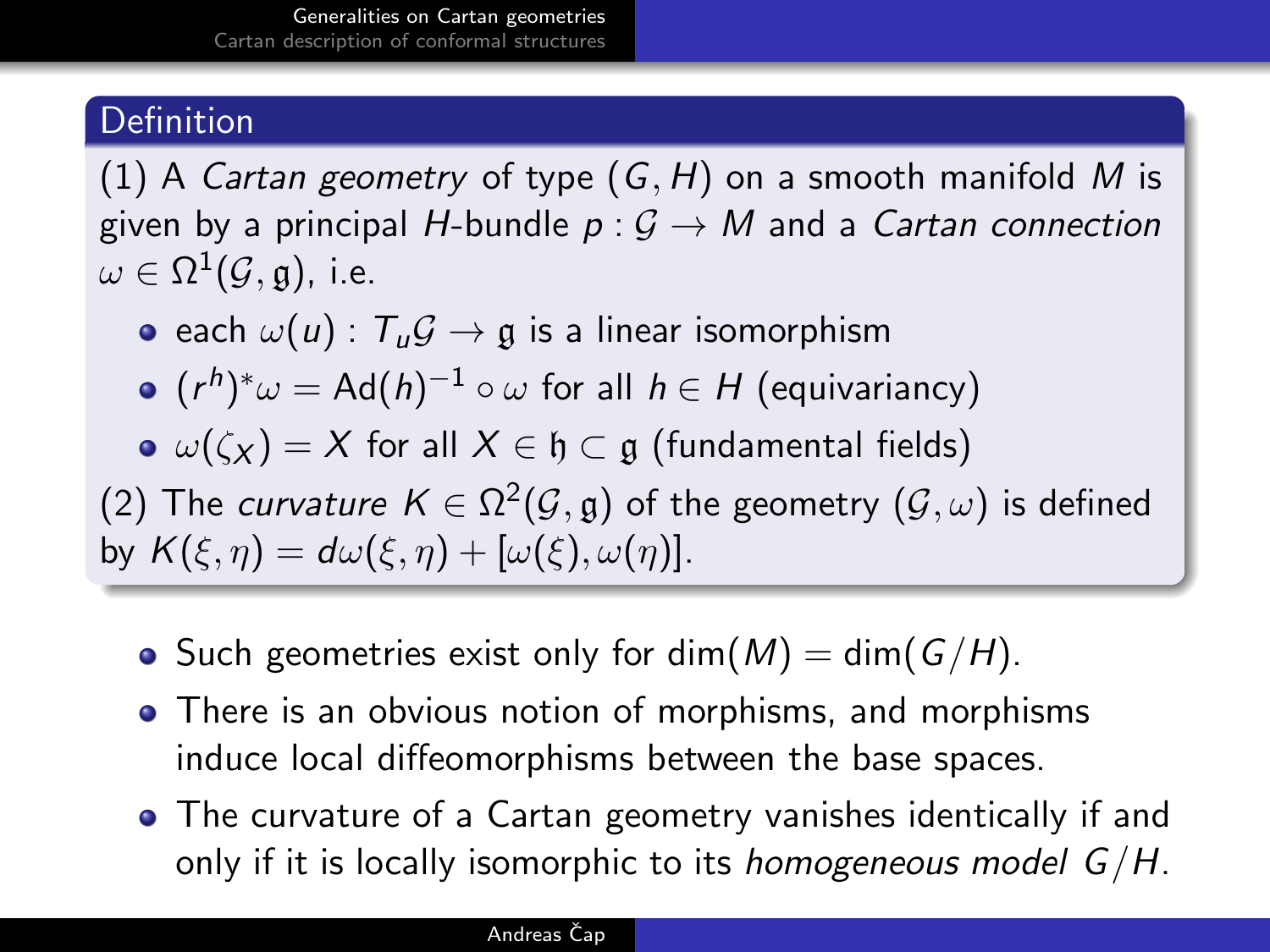## A class of examples

Let  $H \subset GL(n,\mathbb{R})$  be a closed subgroup and  $G := H \ltimes \mathbb{R}^n$ , the corresponding group of affine transformations. Then  $\,G/H\cong \mathbb{R}^n$ and  $G \rightarrow G/H$  is the natural flat  $H$ -structure on  $\mathbb{R}^n$ . In particular for  $H = O(n)$  one obtains the flat Riemannian metric on  $\mathbb{R}^n$ .

#### Proposition

A Cartan geometry of type  $(G = H \ltimes \mathbb{R}^n, H)$  on an n-manifold  $M$ is equivalent to an H-structure endowed with a compatible connection; K encodes torsion and curvature of this connection.

- Sketch of proof:  $\mathfrak{g} = \mathfrak{h} \oplus \mathbb{R}^n$  (semi-direct sum) and splitting  $\omega = \gamma \oplus \theta$  accordingly,  $\gamma$  and  $\theta$  are *H*-equivariant.
- $\bullet$   $\theta$  is strictly horizontal, hence equivalent to a homomorphism to the frame bundle of  $M$ ;  $\gamma$  is a principal connection.
- Using  $d\omega = d\gamma \oplus d\theta$  and the structure of g, the interpretation of  $K$  follows.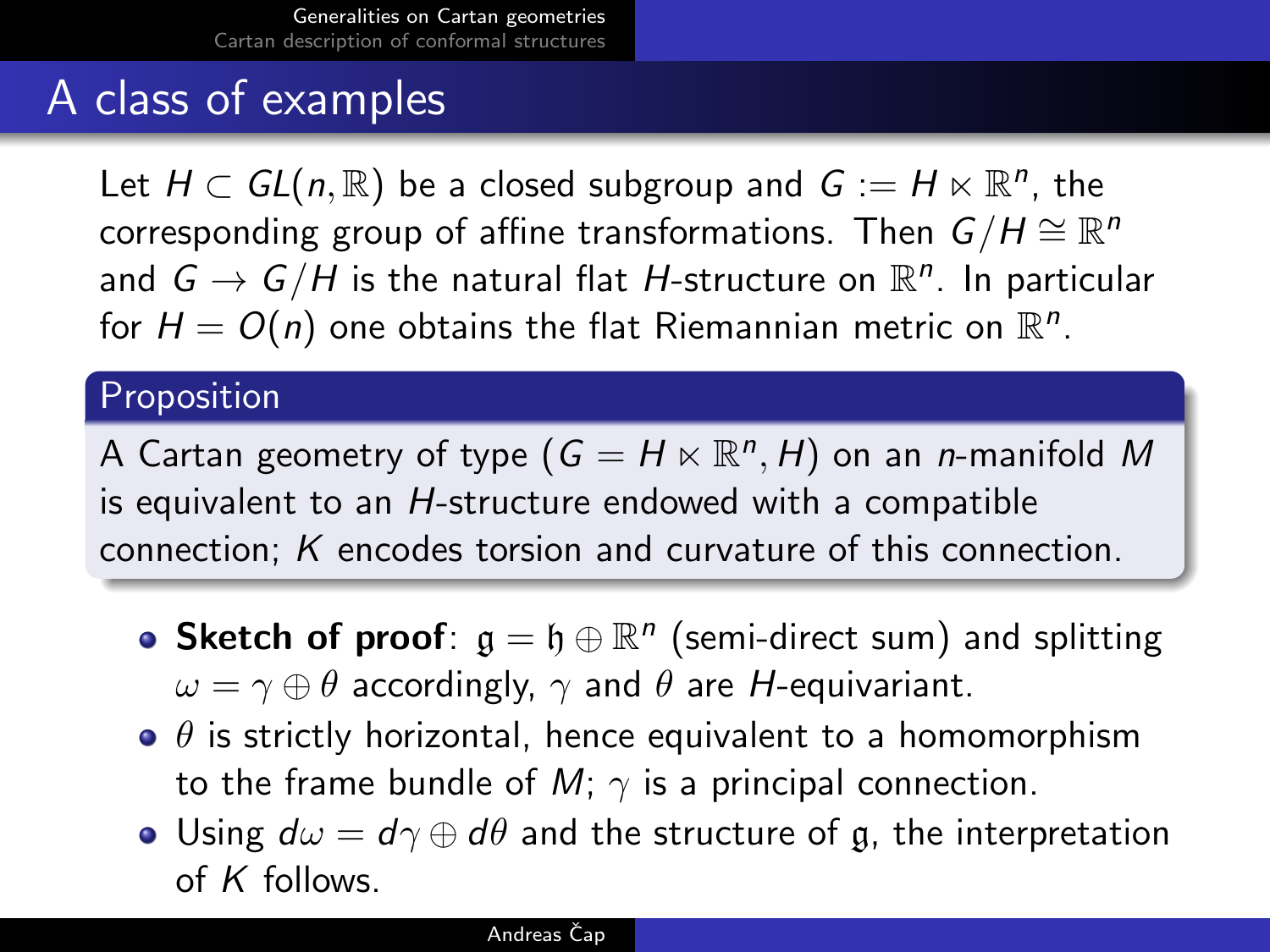This may look disappointing, because the compatible connection looks like a choice. But a slight improvement already leads to interesting examples with type  $(H \ltimes \mathbb{R}^n, H)$ :

(1)  $H = O(n)$ : Starting with a Riemannian manifold  $(M, \varepsilon)$  and its ON-frame bundle  $(\mathcal{G}, \theta)$ , there is a unique Cartan connection  $\omega$ such that K is torsion-free, i.e. has values in  $o(n) \subset g$ . (2)  $H \subset O(n)$ : There is a H-invariant linear subspace  $N\subset\Lambda^2\mathbb{R}^{n*}\otimes\mathbb{R}^{n}$  ("normalization condition") such that one similarly gets a canonical Cartan connection with "torsion in N".

Even for these simple examples, the Cartan picture provides a beautiful point of view, e.g. for the study of submanifold geometry. Also, specializing the general results on Cartan geometries (see below) to these cases leads to substantial theorems. However, the Cartan point of view is not really needed here, things can also be rephrased in terms of principal connections. This is not true for more general Cartan geometries.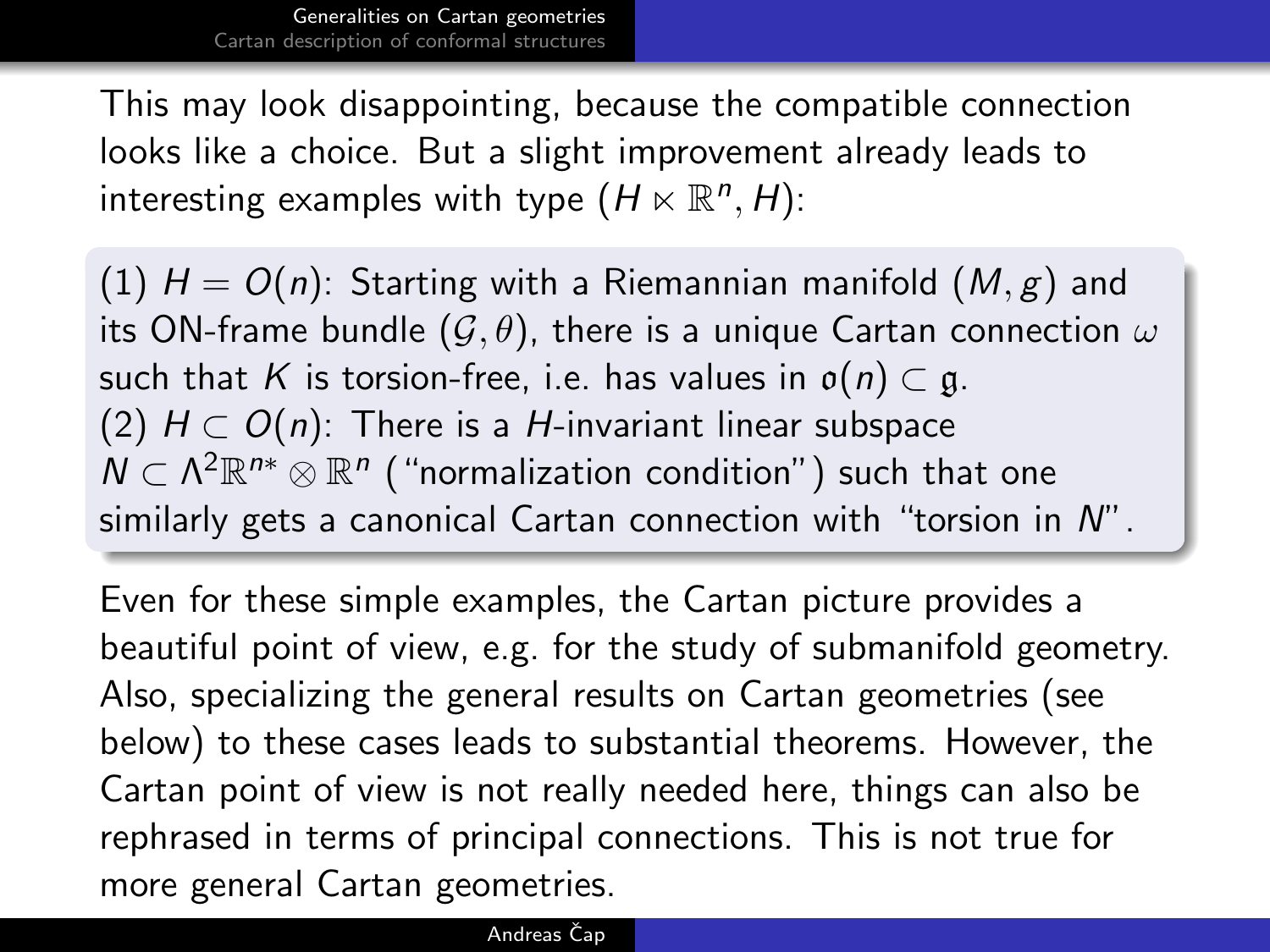## General features of Cartan geometries

- $\bullet$  K defines a fundamental and complete invariant
- $\bullet$  representations of H induce natural vector bundles
- For the representation on  $g/f$  induced by Ad, one obtains  $G \times_H (g/h) \cong TM$ , so all tensor bundles are associated.
- Starting from distinguished curves in  $G/H$ , one obtains general notions of distinguished curves in Cartan geometries.
- Natural notion of infinitesimal automorphisms of a Cartan geometry in  $\mathfrak{X}(\mathcal{G})$ . Automorphisms of  $(\mathcal{G}, \omega)$  form a Lie group of dimension  $\leq$  dim(G) with Lie algebra formed by complete infinitesimal automorphisms.
- Several constructions relating geometries of different type (Correspondence spaces, Fefferman constructions, extension functors).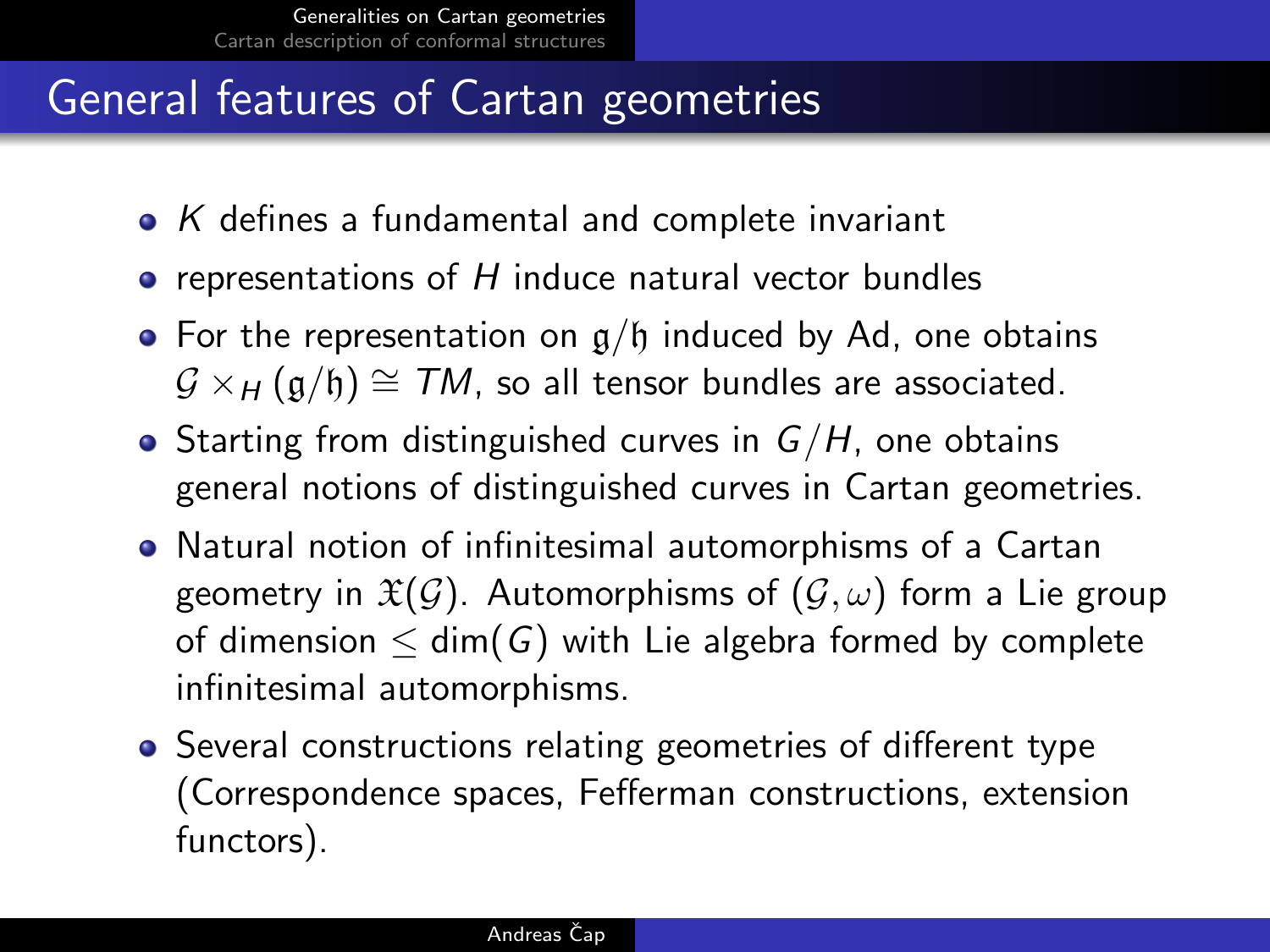## <span id="page-8-0"></span>conformal geometry

Conformal structures can be defined as H-structures for  $H = CO(n)$ . Equivalently, one prescribes an inner product up to scale on each tangent space  $T_xM$  depending smoothly on x. This determines an equivalence class of Riemannian metrics on M where  $\widetilde{g} \sim g$  iff there is  $f \in C^\infty(M,{\mathbb R})$  such that  $\widetilde{g} = e^{2f}g$ .

We restrict to  $n > 3$  here, for  $n = 2$  conformal geometry is an entirely different story because of the relation to holomorphy. There is a 2d-analog of what we discuss ("Möbius structures").

Any conformal structure admits compatible torsion-free connections ("Weyl connections"). Pointwise, these form an n-dimensional affine space. Algebraic results imply that there might be a Cartan geometry description with structure group an *n*-dimensional extension of  $CO(n)$ , but getting the "right" groups in this way is hard. So we look for a homogeneous model.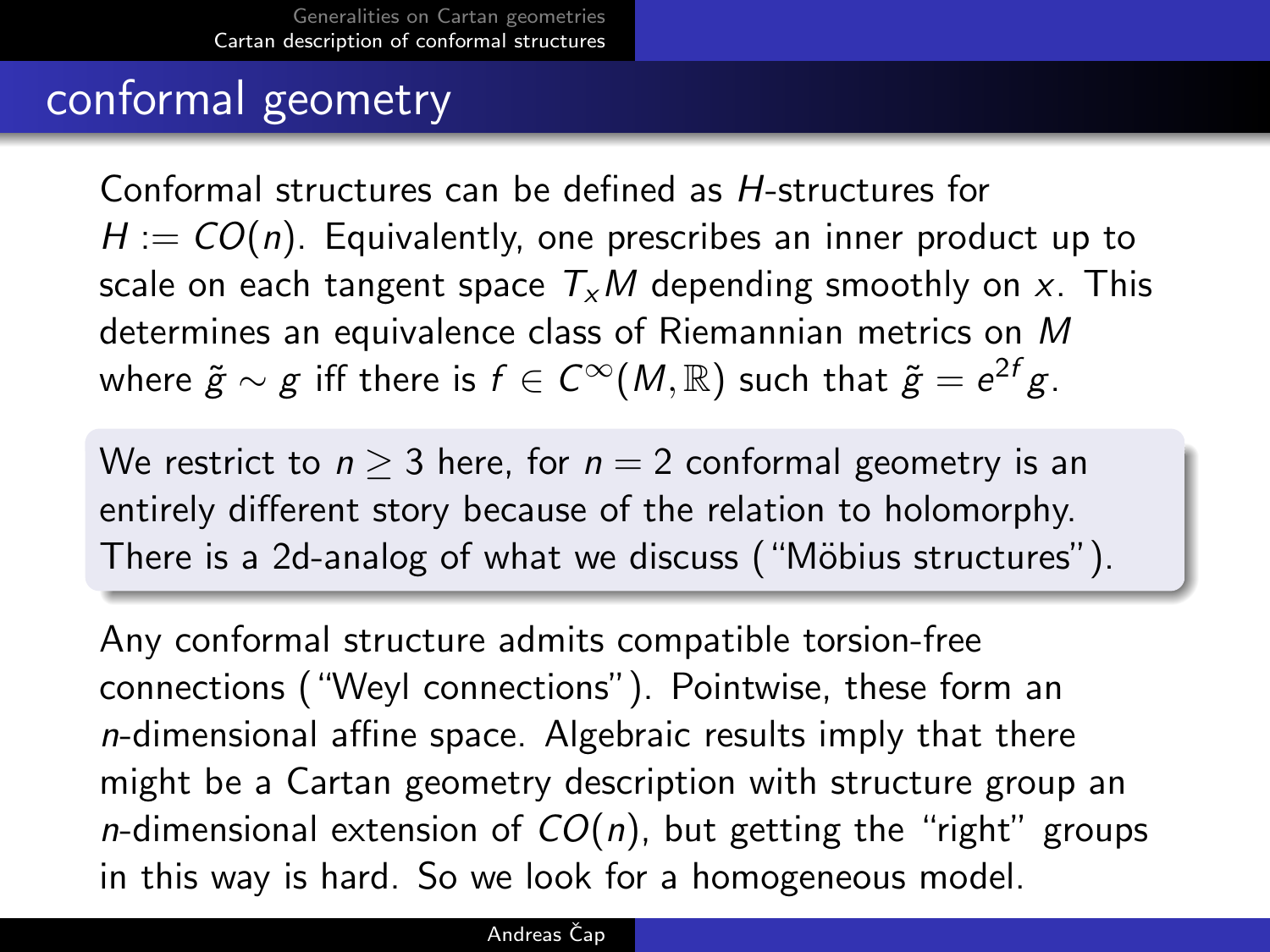## The conformal sphere

Put  $G:=SO_0(n+1,1)$  for a Lorentzian inner product on  $\mathbb{R}^{n+2}.$ Then  $G$  acts transitively on  $S<sup>n</sup>$ , viewed as a space of isotropic rays. Hence  $S^n = G/P$ , where  $P \subset G$  is the stabilizer of one such ray. Elementary arguments show that the action of G is conformal for the class of the round metric on  $S<sup>n</sup>$ .

- Denoting by  $o \in S^n$  the point fixed by P, the map  $g \mapsto \mathcal{T}_o \ell_g$ defines a suriective homomorphism  $P \to CO(n) =: G_0$ .
- The kernel of this homomorphism is normal subgroup  $P_+ \subset P$ isomorphic to  $\mathbb{R}^{n*}$  and  $P = G_0 \ltimes P_+$ .
- For any  $g \in P_+$ ,  $\ell_g$  coincides with id<sub>Sn</sub> to first order in o, but, for  $g \neq e$ , not to second order. In particular, there is no G-invariant linear connection on  $TS^n$ .

This "higher order issue" is crucial for conformal geometry.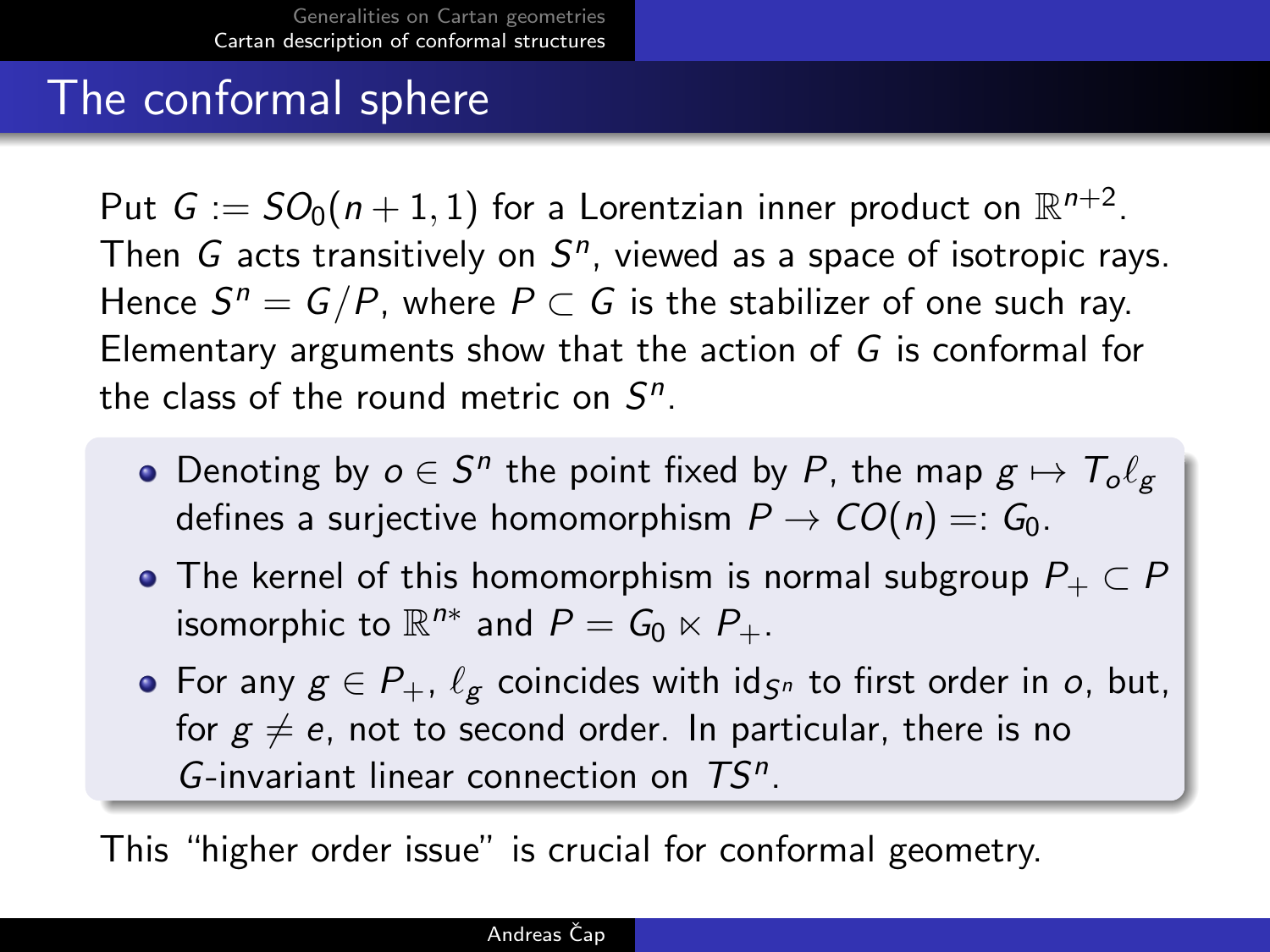A Cartan geometry  $(p: \mathcal{G} \to M, \omega)$  of type  $(G, P)$  determines a conformal structure on M: Putting  $\mathcal{G}_0 := \mathcal{G}/P_+$  we obtain a principal  $CO(n)$ -bundle over M and projecting the values of  $\omega$ from  $\mathfrak g$  to  $\mathfrak g/\mathfrak p\cong \mathbb R^n$  leads to a strictly horizontal, equivariant form  $\theta \in \Omega^1(\mathcal{G}_0, \mathbb{R}^n).$ 

#### Theorem (E. Cartan)

Any conformal structure on a smooth *n*-manifold with  $n > 3$  can be canonically extended to a Cartan geometry of type  $(G, P)$ whose curvature  $K$  satisfies a normalization condition.

The classical way to prove this is based on prolongation.

• For a conformal structure  $(\mathcal{G}_0, \theta)$ , the Weyl connections can be viewed as principal connections on  $\mathcal{G}_0$ . In each point  $u_0 \in \mathcal{G}_0$  their values form a *n*-dimensional affine space. (Observe that torsion-freeness is a point-wise condition on principal connection forms.)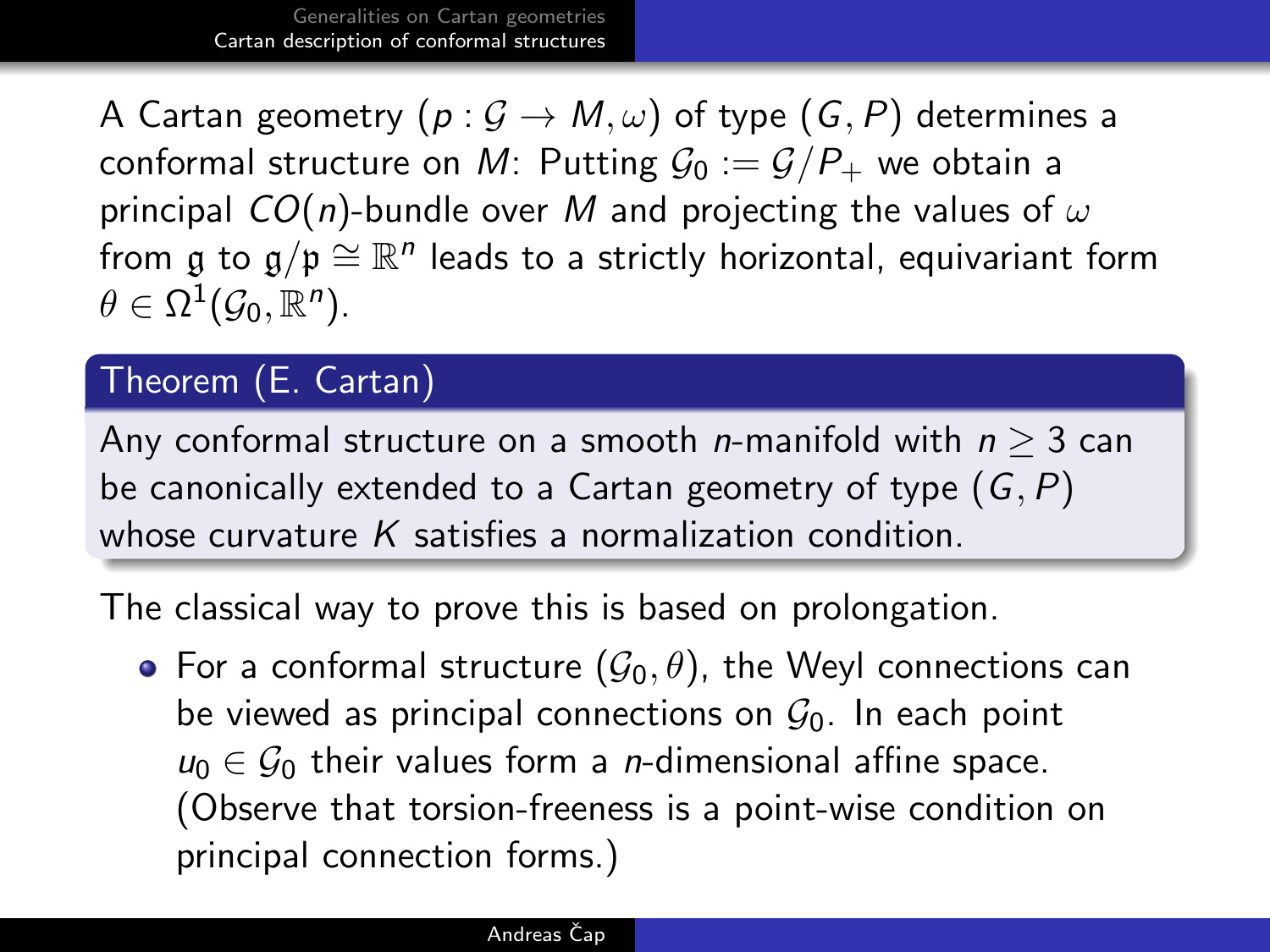- Attaching this to  $u_0$ , one obtains a fiber bundle  $\mathcal{G} \to M$ . The action of  $G_0$  on  $G_0$  can be extended to an action of P on G making it into a principal P-bundle.
- Since a point in  $G$  is the value of a principal connection form in some point of  $\mathcal{G}_0$ , one obtains a tautological one-form  $\omega_0\in\Omega^1(\mathcal{G},\mathfrak{g}_0).$  For each  $u\in\mathcal{G}$  over  $\mu_0,$   $\theta(u_0)\oplus\omega_0(u)$ defines a linear isomorphism  $T_{u_0} \mathcal{G}_0 \rightarrow \mathfrak{g}/\mathfrak{p}_+.$
- $\bullet$  Still in a point  $u \in \mathcal{G}$ , the possible lifts of this to a linear isomorphism  $T_u \mathcal{G} \rightarrow \mathfrak{g}$  which are compatible with fundamental fields form an affine space. Any such lift determines a point wise "curvature" which has values in  $\mathfrak{g}_0$ .
- An algebraic computation then shows that there is a unique such lift for which this has vanishing Ricci-type contraction.
- These lifts are easily seen to fit together smoothly, and thus define a canonical Cartan connection.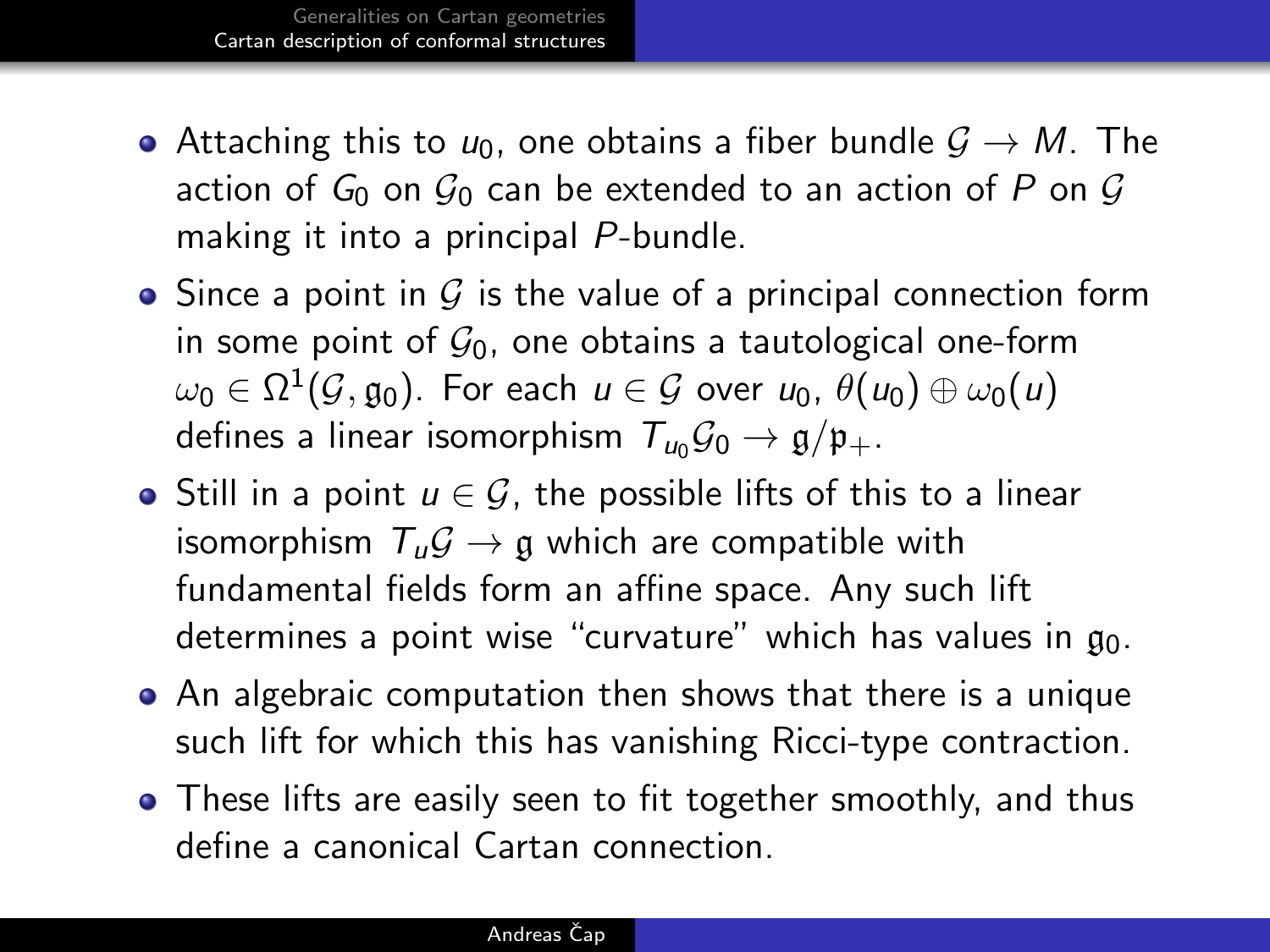### tractor bundles

Starting from the Cartan geometry associated to a conformal structure, representations of  $P$  give rise to natural vector bundles. Since  $P/P_+ \cong CO(n)$  this in particular applies to representations of  $CO(n)$ , so in particular tensor bundles are obtained in this way. Representations on which  $P_+$  acts non-trivially lead to a different kind of geometric objects that "see" higher order data.

Taking a representation  $V$  of G and restricting to P gives rise to so-called *tractor bundles*, e.g.  $\mathcal{T}M$  via  $\mathbb{V}=\mathbb{R}^{n+2}$  ("standard tractors") and AM via  $V = \mathfrak{g}$  ("adjoint tractors"). On any tractor bundle,  $\omega$  induces a linear connection, the *tractor connection*.

This is similar to the construction of an induced connection. Conversely, one can recover  $(\mathcal{G}.\omega)$  from  $(\mathcal{T} M,\nabla^{\mathcal{T}})$  or  $(\mathcal{A} M,\nabla^{\mathcal{A}})$ as an "adapted frame bundle" with Cartan connection.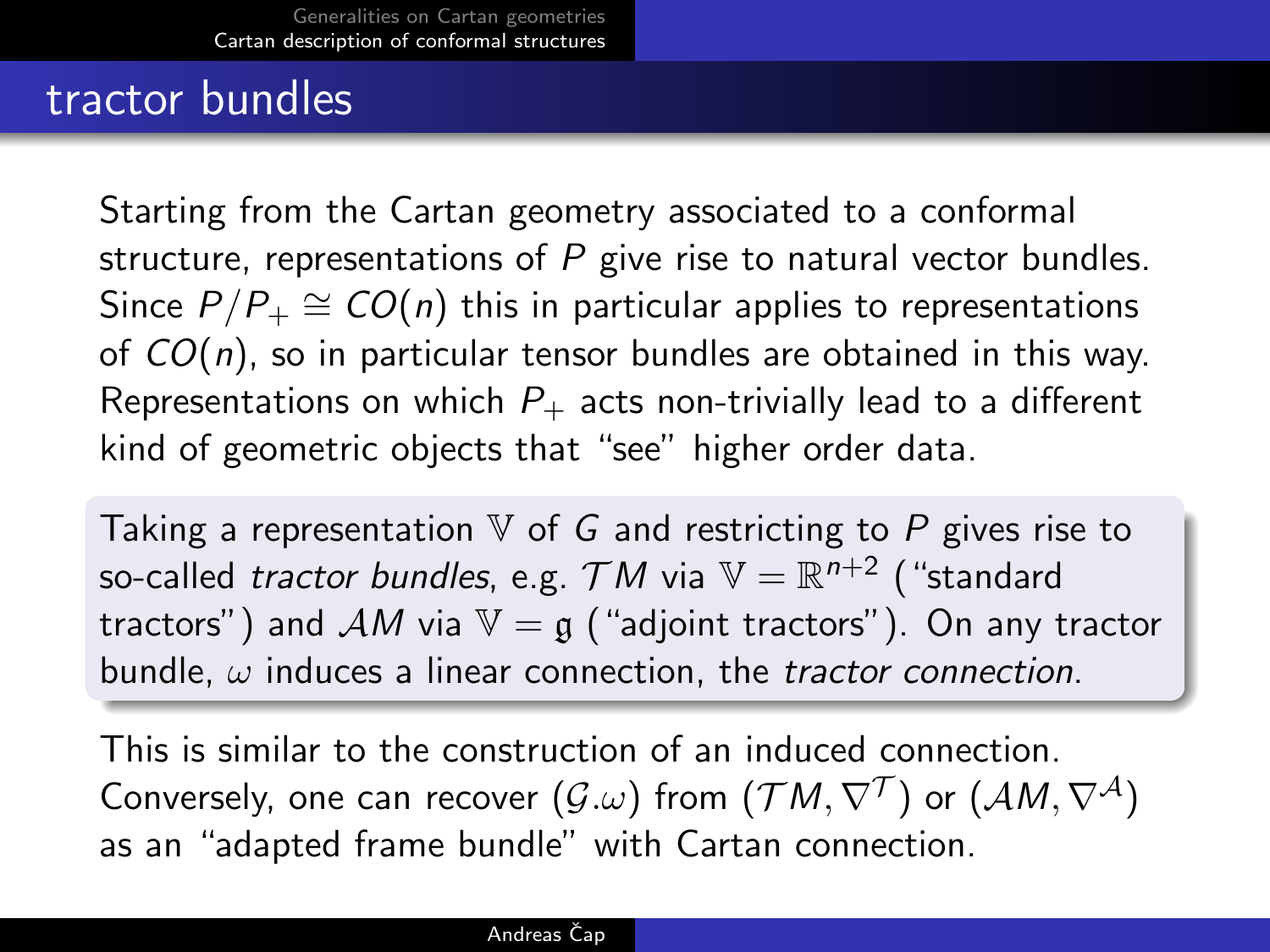## explicit description

Choosing a metric  $g$  in the conformal class, the Levi-Civita connection  $\nabla$  defines a section of the bundle  $\mathcal{G} \to \mathcal{G}_0$ . Via this, any associated bundle  $G \times_P \mathbb{V}$  can be viewed as associated to  $\mathcal{G}_0$ and hence described explicitly.

E.g. the choice of g identifies  $TM$  with  $\mathcal{E}[1]\oplus T^*M[1]\oplus \mathcal{E}[-1]$ and there is an explicit formula for the change of this isomorphism under a conformal rescaling. The natural bundle metric on  $TM$ and the tractor connection can be described explicitly via  $g$  and  $\nabla$ .

Now one may turn things around, forget the Cartan geometry in the background, and directly define a tractor bundle, tractor metric and tractor connection associated to a conformal structure via these explicit formulae. (This goes back to T. Thomas in the 1930's.) From above, we know that this provides a description equivalent to the Cartan geometry.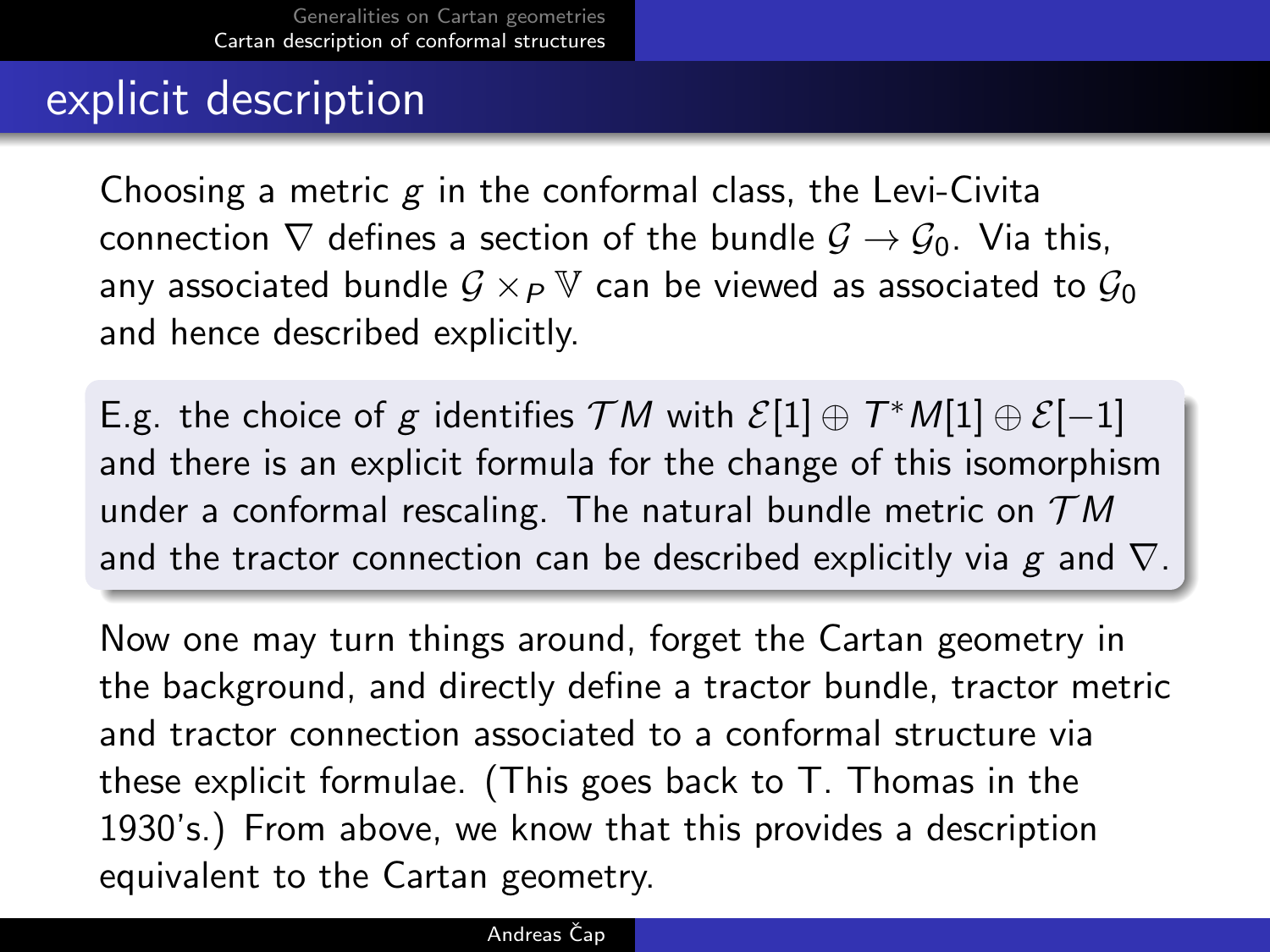#### now really explicit in abstract index notation

Given a choice of metric g, let  $\nabla_a$  be the Levi-Civita connection, and P<sub>ab</sub> be the Schouten tensor of g. Write sections of  $TM$  as column vectors with the  $\mathcal{E}[1]$ -component on top and let h be the tractor metric. For a rescaling  $\hat{g}=e^{2f}g$  put  $\Upsilon=df$  and let  $\mathbf{g}_{ab}$ be the (canonical) *conformal metric w*ith inverse  $\mathbf{g}^{ab}$ . Then

$$
\begin{pmatrix}\n\hat{\sigma} \\
\hat{\mu}_{a} \\
\hat{\rho}\n\end{pmatrix} = \begin{pmatrix}\n\sigma \\
\mu_{a} + \Upsilon_{a}\sigma \\
\rho - \mathbf{g}^{ab}(\Upsilon_{a}\mu_{b} + \frac{1}{2}\Upsilon_{a}\Upsilon_{b}\sigma)\n\end{pmatrix}, \nabla_{a}^{\mathcal{T}}\begin{pmatrix}\n\sigma \\
\mu_{b} \\
\rho\n\end{pmatrix} = \begin{pmatrix}\n\nabla_{a}\sigma - \mu_{a} \\
\nabla_{a}\mu_{b} + \mathbf{g}_{ab}\rho + \mathbf{g}_{ab}\sigma \\
\nabla_{a}\rho - \mathbf{g}^{ij}\mathbf{P}_{ai}\mu_{j}\n\end{pmatrix}.
$$
\n
$$
h\left(\begin{pmatrix}\n\sigma \\
\mu_{a} \\
\rho\n\end{pmatrix}, \begin{pmatrix}\n\tilde{\sigma} \\
\tilde{\mu}_{a} \\
\tilde{\rho}\n\end{pmatrix}\right) = \sigma \tilde{\rho} + \mathbf{g}^{ab}\mu_{a}\tilde{\mu}_{b} + \rho \tilde{\sigma}.
$$

This now allows one to directly construct invariant differential operators, e.g.  $D^A:\mathsf{\Gamma}({\mathcal E}[w])\rightarrow \mathsf{\Gamma}({\mathcal T} M\otimes {\mathcal E}[w])$  defined by  $D^A \tau := \left( \begin{array}{c} w(n+2w-2)\tau \ (n+2w-2)\nabla_a \tau \end{array} \right)$  $-\mathbf{g}^{ij}(\nabla_i\nabla_j+\mathsf{P}_{ij})\tau$ .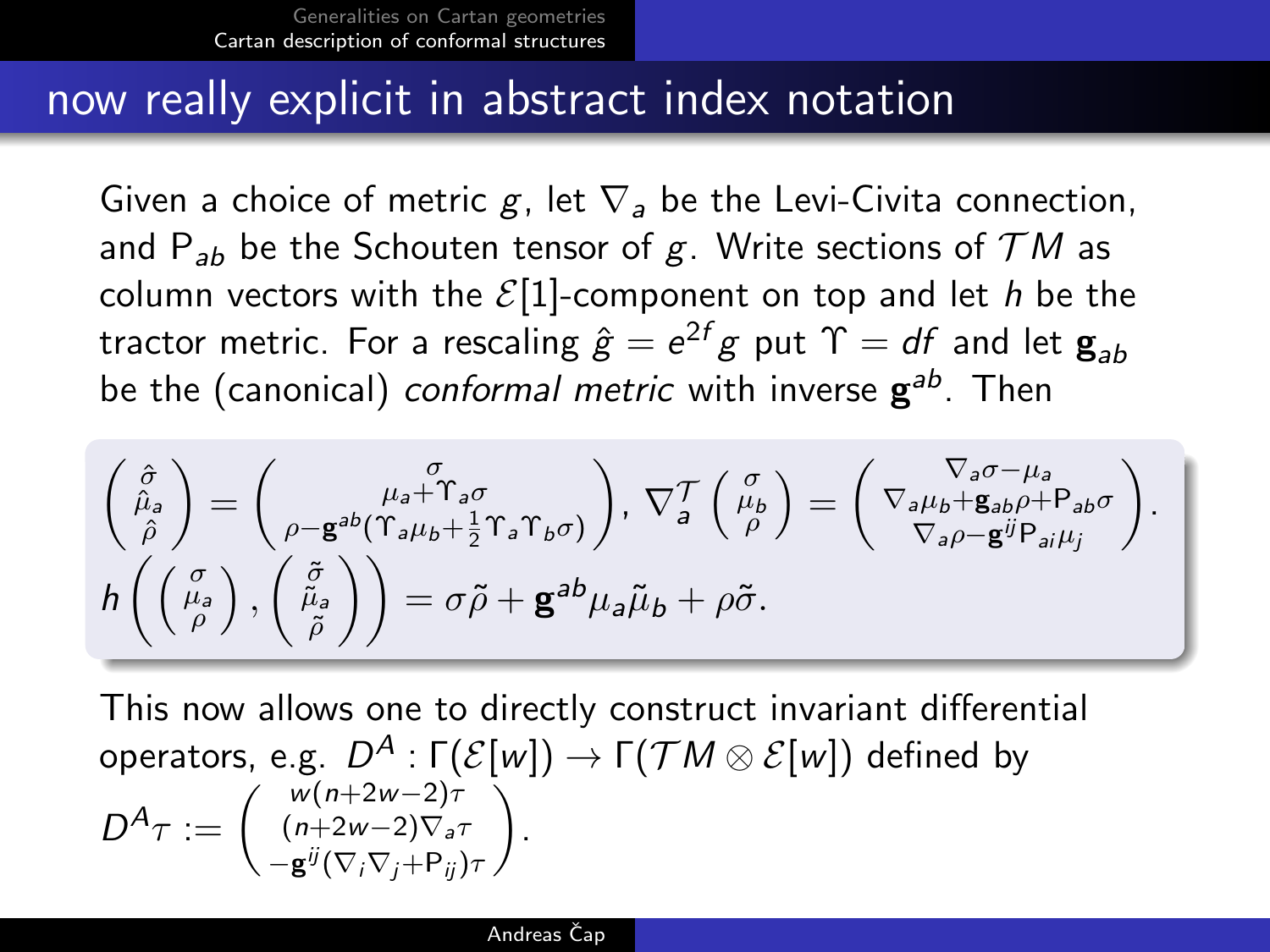## The ambient metric

The homogeneous model arises as light-like rays in an ambient flat Lorentzian vector space. The ambient metric provides, formally up to some order, an analog for general conformal structures.

- $\bullet$  A conformal structure on M defines a line subbundle  $\mathcal{C}\subset \mathcal{S}^2\varUpsilon^\ast M$  endowed with a tautological degenerate metric.
- $\bullet$  Try to extend this to a Ricci-flat Lorentzian metric  $g_{\#}$  on  $M_{\#} := \mathcal{C} \times (-\epsilon, \epsilon).$
- $\bullet$  This can be done formally along C to infinite order for odd n and up to order  $n/2$  for even n. The result is unique up to that order and up to a diffeomorphism fixing  $\mathcal{C}$ .

 $[\check{C},Gover.03]$ : The standard tractor bundle  $TM$  can be obtained by a quotient construction from  $TM_{\#}$  and  $g_{\#}$  descends to a bundle metric on  $TM$ . If  $g_{\#}$  is Ricci-flat along C then this coincides with the tractor metric and  $\nabla^{\mathcal{g}_{\#}}$  descends to the tractor connection.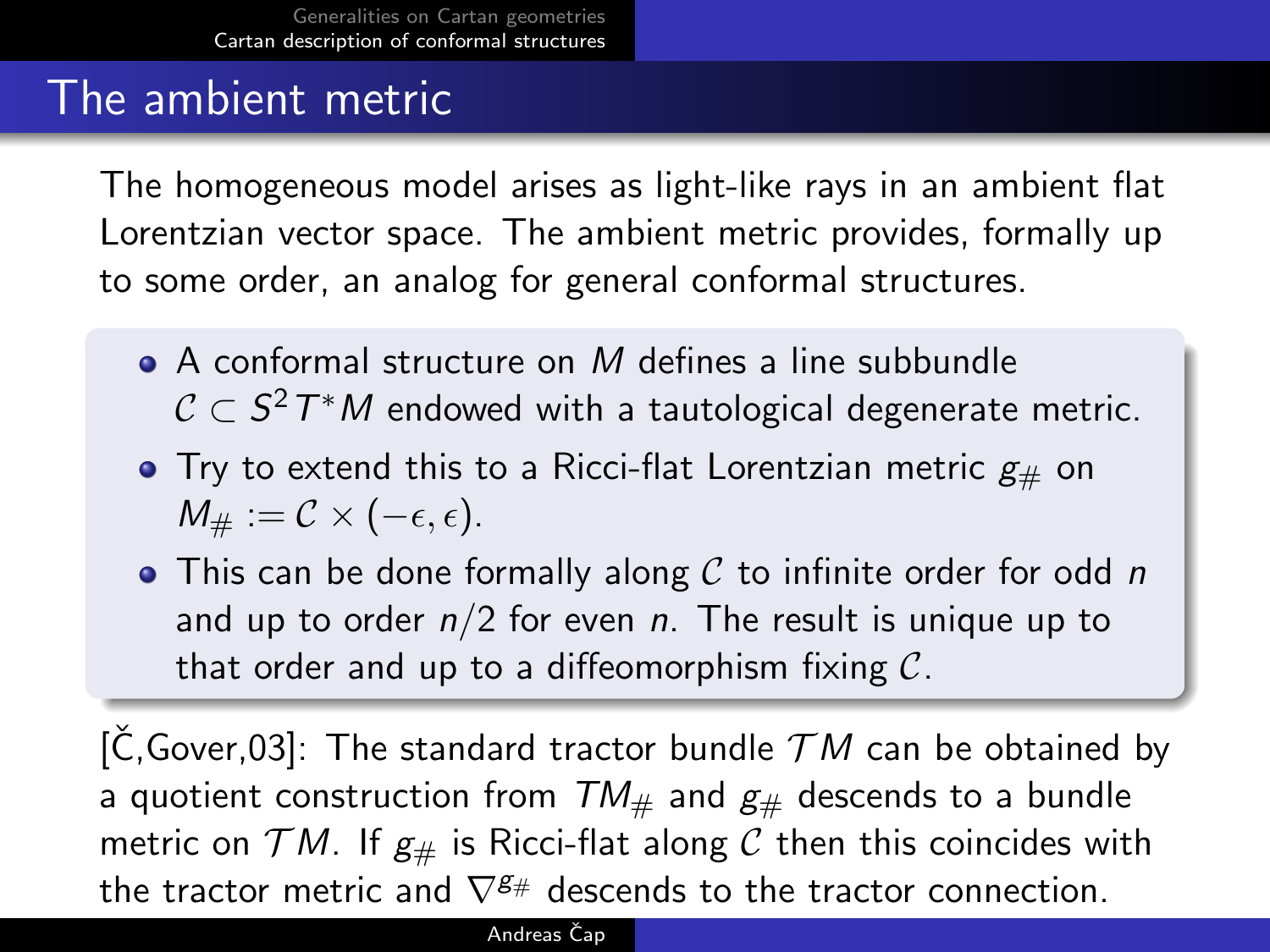### Poincaré metric and conformal compactness

For the homogeneous model, the space of time-like rays can be identified with hyperbolic space  $\mathcal{H}^{n+1}$ , which leads to the picture of the model structure on  $S^n$  as the conformal infinity of  $\mathcal{H}^{n+1}.$ The (formal) Poincaré metric extends this to general structures (closely related to the ambient metric). General conformally compact metrics admit a nice tractorial description:

Consider a manifold  $\overline{M} = M \cup \partial M$  with boundary and a conformally compact metric  $g$  on  $M$ . Then the conformal structure [g] extends to all of  $\overline{M}$  and gives the conformal infinity on  $\partial M$ .

- $\bullet$  g determines a tractor I, which extends smoothly to M. If g is Einstein, then  $I$  is parallel.
- Along  $\partial M$ , I is related to the normal tractor, which allows one to relate  $TM|_{\partial M}$  and  $T\partial M$ .